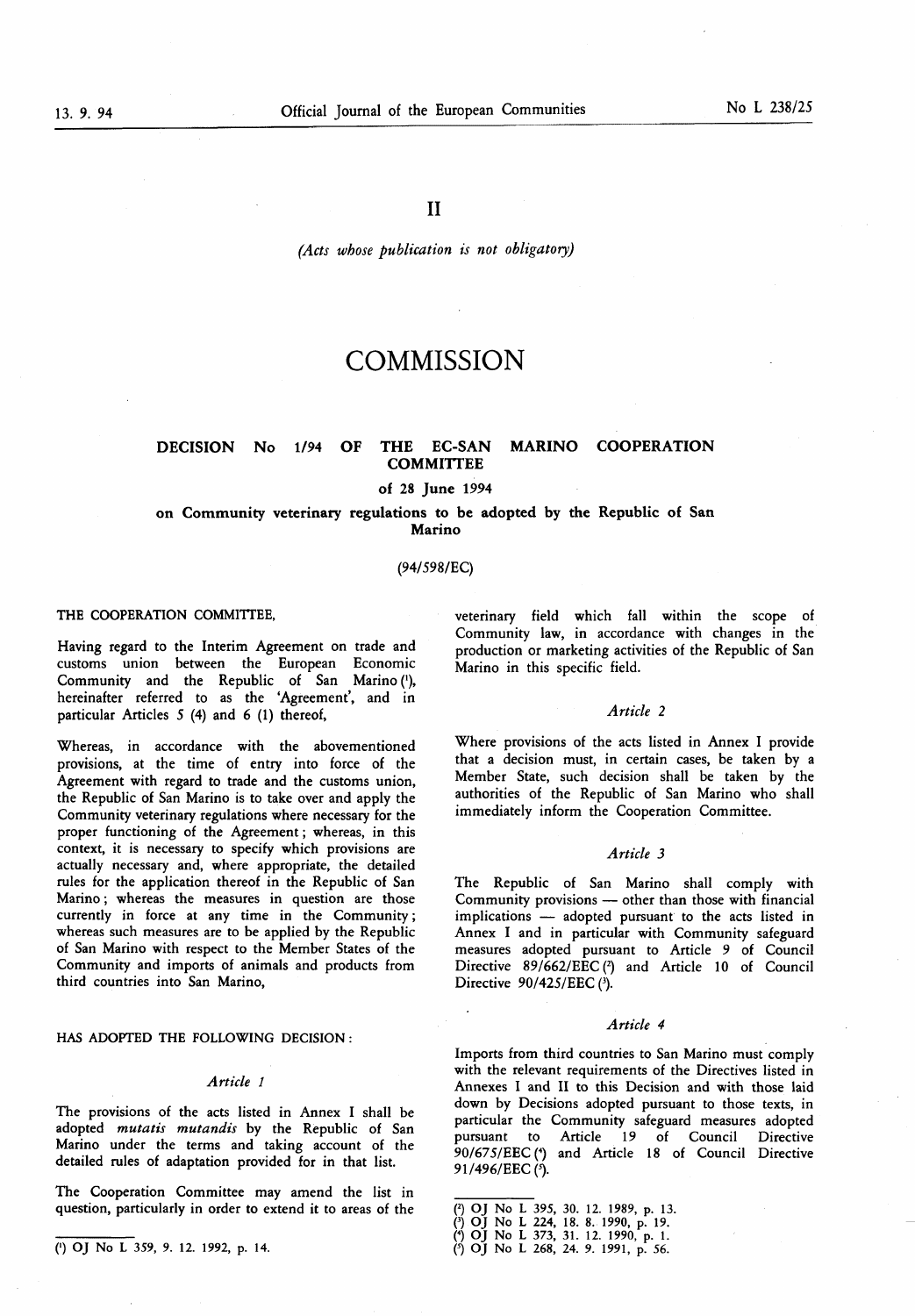# Article 5

This Decision shall apply from the first day of the month following that of its adoption by the Cooperation Committee.

Done at San Marino, 28 June 1994.

For the Cooperation Committee The President Serge ABOU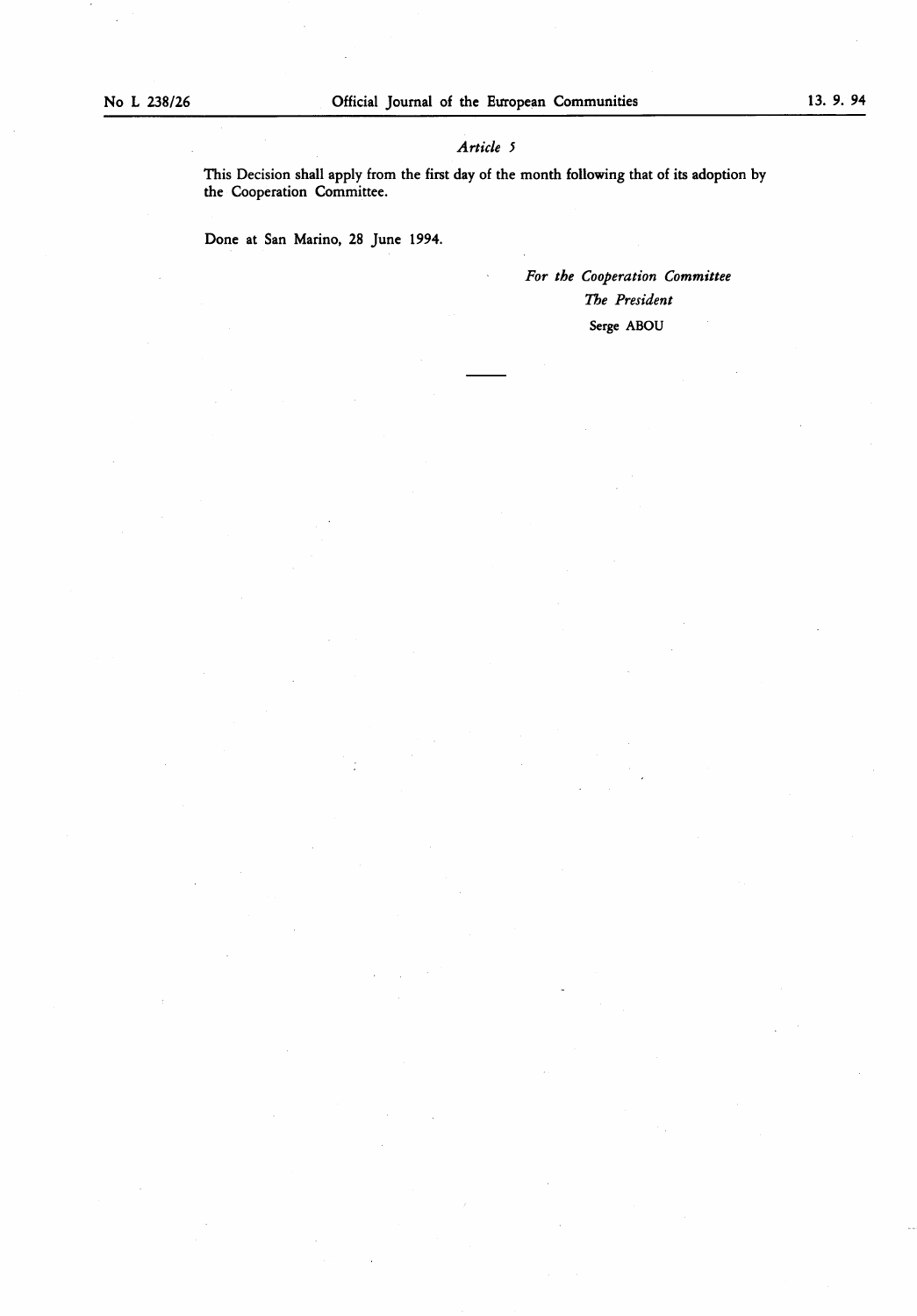# ANNEX I

# LIST OF VETERINARY ACTS WHOSE PROVISIONS ARE TO BE ADOPTED BY THE REPUBLIC OF SAN MARINO

# I. Animal health

A. Trade and placing on the market

Bovine animals and swine

<sup>1</sup> . Council Directive 64/432/EEC of 26 June 1964 on animal health problems affecting intra-Community trade in bovine animals and swine (OJ No 121, 29. 7. 1964, p. 1977/64), as last amended by Commission Decision 94/178/EC (OJ No L 83, 26. 3. 1994, p. 54).

Detailed rules of adaptation

For the purposes of this Decision, the Directive is amended as follows :

- (a) in Article 2 (o), the region or administrative area concerned shall be the whole territory of the Republic of San Marino ;
- (b) in Annex B.12, the designated institute is that of the Republic of Italy ;
- (c) in Annex CAS, the designated institute is that of the Republic of Italy ;
- (d) in Annex F, the competent veterinarian is the 'Responsabile dei Servizi Veterinari' ;
- (e) in Annex G, Chapter II, point A.2, the designated institute is that of the Republic of Italy.

# Sheep/goats

2. Council Directive 91 /68/EEC of 28 January 1991 on animal health conditions governing intra-Community trade in ovine and caprine animals (OJ No L 46, 19. 2. 1991, p. 19), as amended by Commission Decision 94/164/EC (OJ No L 74, 17. 3. 1994, p. 42).

# Equidae

3. Council Directive 90/426/EEC of 26 June 1990 on animal health conditions governing the movement and import from third countries of equidae (OJ No L 224, 18. 8. 1990, p. 42), as last amended by Directive 92/36/EEC (OJ No <sup>L</sup> 157, 10. 6. 1992, p. 28).

Detailed rules of adaptation

For the purposes of this Decision, the competent veterinarian referred to in Annex C of the Directive is the 'Responsabile dei Servizi veterinari .

#### Other animals

4. Council Directive 92/65/EEC of 13 July 1992 laying down animal health requirements governing trade in and imports into the Community of animals, semen, ova and embryos not subject to animal health requirements laid down in specific Community rules referred to in Annex A (I) to Directive 90/425/EEC (OJ No <sup>L</sup> 268, 14. 9. 1992, p. 54).

# Fresh meat

5. Council Directive 72/461 /EEC of 12 December 1972 on health problems affecting intra-Community trade in fresh meat (OJ No L 302, <sup>31</sup> . 12. 1972, p. 24), as last amended by Directive 92/1 18/EEC (OJ No L 62, 15. 3. 1993, p. 49).

Detailed rules of adaptation

For the purposes of this Decision, the Directive is amended as follows :

In the third indent, point 2 of the Annex, the abbreviation is : 'CE-RSM'.

# Poultrymeat

6. Council Directive <sup>91</sup> /494/ECC of 26 June <sup>1991</sup> on animal health conditions governing intra-Commity trade in and imports from third countries of fresh poultrymeat (OJ No L 268, 24. 9. 1991, p. 35), as amended by Directive 93/121/EEC (OJ No L 340, 31. 12. 1993, p. 39).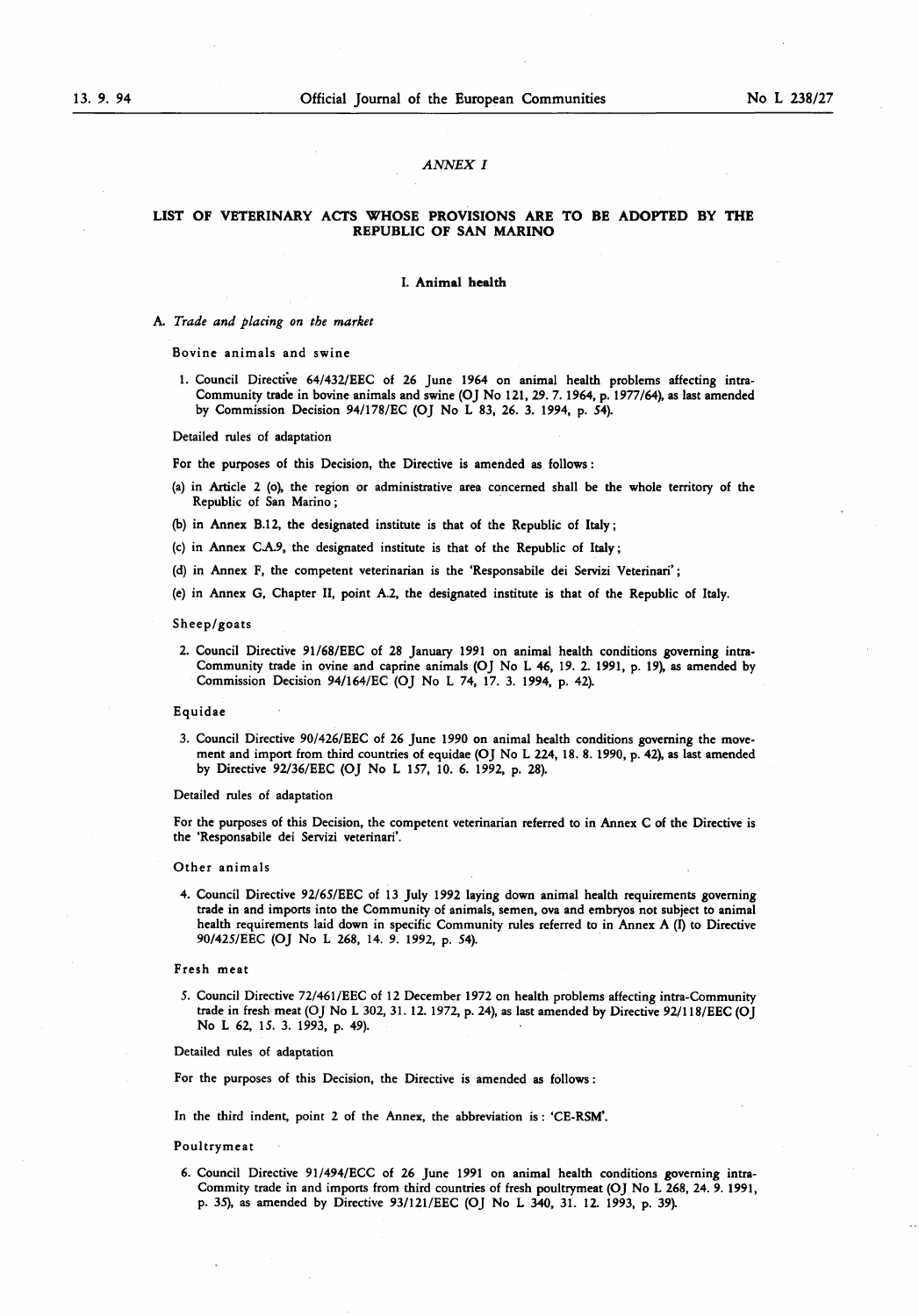Meat products

7. Council Directive 80/21 5/EEC of 22 January 1980 on animal health problems affecting intra-Community trade in meat products (OJ No L 47, 21 . 2. 1980, p. 4), as last amended by Directive 91/687/EEC (OJ No L 377, 31. 12. 1991, p. 16).

B. Control measures

Foot-and-mouth disease

8. Council Directive 85/511/EEC of 18 November 1985 introducing Community measures for the control of foot-and-mouth disease (OJ No L 315, 26. 11. 1985, p. 11), as last amended by Commission Decision 92/380/EEC (OJ No L 198, 17. 7. 1992, p. 54).

Detailed rules of adaptation

For the purposes of this Decision, the Directive is amended as follows :

In Annex B, the laboratory is that designated by the Republic of Italy.

9. Council Directive 90/423/EEC of 26 June 1990 amending Directive 85/511/EEC introducing Community measures for the control of foot-and-mouth disease, Directive 64/432/EEC on animal health problems affecting intra-Community trade in bovine animals and swine and Directive 72/462/EEC on health and veterinary inspection problems upon importation of bovine, ovine and caprine animals and swine, fresh meat or meat products from third countries (OJ No L 224, 18. 8. 1990, p. 13).

Classical swine fever

10. Council Directive 80/217/EEC introducing Community measures for the control of classsical swine fever (OJ No L 47, <sup>21</sup> . 2. 1980, p. <sup>11</sup> ), as last amended by Decision 93/384/EEC (OJ No <sup>L</sup> 166, 8 . 7. 1993, p. 34).

Detailed rules of adaptation

For the purposes of this Decision, the Directive is amended as follows :

In Annex II, the laboratory is that of the Republic of Italy.

#### African horse sickness

<sup>11</sup> . Council Directive 92/35/EEC of 29 April 1992 laying down control rules and measures to combat African horse sickness (OJ No L 157, 10. 6. 1992, p. 19).

Detailed rules of adaptation

For the purposes of this Decision, the Directive is amended as follows :

In Annex I, point A, the laboratory is that of the Republic of Italy.

### Avian influenza

12. Council Directive 92/40/EEC of <sup>19</sup> May 1992 introducing Community measures for the control of avian influenza (OJ No L 167, 22. 6. 1992, p. 1).

# Detailed rules of adaptation

For the purposes of this Decision, the Directive is amended as follows :

In Annex IV, the laboratory is that of the Republic of Italy.

Newcastle disease

13 Council Directive 92/66/EEC of 14 July 1992 introducing Community measures for the control of Newcastle disease (OJ No L 260, 5. 9. 1992, p. <sup>1</sup> ).

Detailed rules of adaptation

For the purposes of this Decision, the Directive is amended as follows :

In Annex IV, the laboratory is that of the Republic of Italy.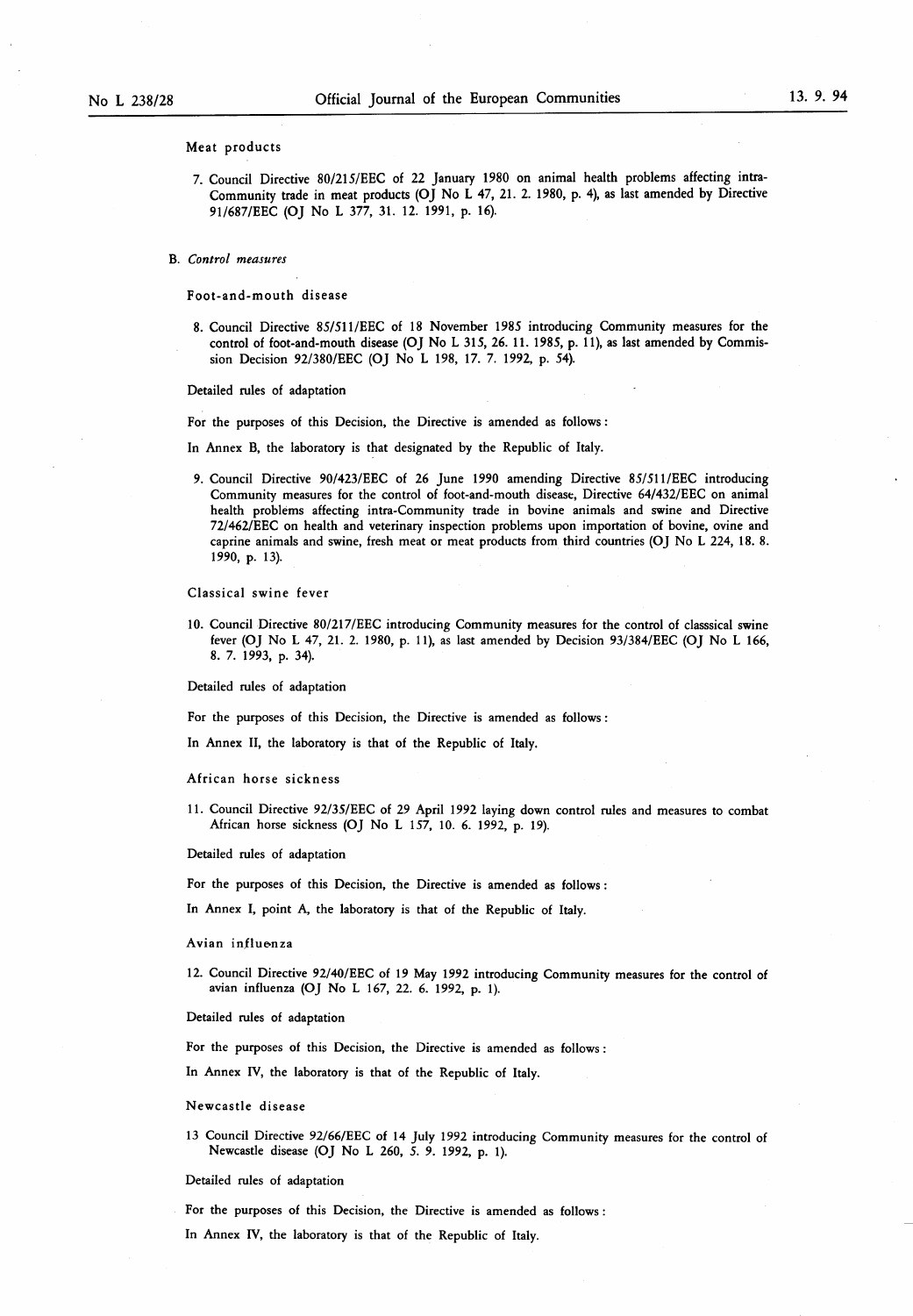#### Swine vesicular disease

14. Council Directive 92/119/EEC of 17 December 1992 introducing general Community measures for the control of certain animal diseases and specific measures relating to swine vesicular disease (OJ No L 62, 15. 3. 1993, p. 69).

Detailed rules of adaptation

For the purposes of this Decision, the Directive is amended as follows :

In Annex II.5, the laboratory is that of the Republic of Italy.

# C. Notification of diseases

- 15. Council Directive 82/894/EEC of <sup>21</sup> December 1982 on the notification of animal diseases within the Community (OJ No L 378, 31 . 12. 1982, p. 58), as last amended by Commission Decision 92/450/EEC (OJ No L 248, 28. <sup>8</sup> . 1992, p. 77).
- 16. Commission Decision 84/90/EEC of <sup>3</sup> February 1984 laying down the codified form for the notification of animal diseases pursuant to Council Directive 82/894/EEC (OJ No <sup>L</sup> 50, <sup>21</sup> . 2. 1984, p. 10), as last amended by Decision 89/163/EEC (OJ No L 61, 4. 3. 1989, p. 49).
- 17. Commission Decision 90/442/EEC of 25 July 1990 laying down the codes for the notification of animal diseases (OJ No L 227, 21. 8. 1990, p. 39).

# Detailed rules of adaptation

For the purposes of this Decision, the Republic of San Marino will use the arrangements for notification of animal diseases implemented in Italy for local health units by the veterinary services of the Republic of Italy. Information to the Republic of San Marino will be provided according to the same procedure.

# II. Public health

# Fresh meat

i

<sup>18</sup> . Council Directive 64/433/EEC of 26 June 1964 on health conditions for the production and marketing of fresh meat (OJ No 121, 29. 7. 1964, p. 2012/64) (consolidated version for Directive 91/497/EEC (OJ No L 268, 24. 9. 1991, p. 71)), as amended by Directive 92/5/EEC (OJ No L 57, 2. 3. 1992, p. 1).

Detailed rules of adaptation

For the purposes of this Decision, the Directive is amended as follows :

- (a) in the first indent of Chapter XI.50 (a) of Annex I, the abbreviation for the Republic of San Marino is 'RSM' ;
- (b) the second indent of Chapter XI.50 (a) of Annex I reads 'CE-RSM'.
- 19. Council Directive <sup>91</sup> /498/EEC of July 1991 on the conditions for granting temporary and limited derogations from specific Community health rules on the production and marketing of fresh meat (OJ No L 268, 24. 9. 1991, p. 105).

# Poultrymeat

20. Council Directive 71/118/EEC of 15 February 1971 on health problems affecting the production and placing on the market of fresh poultrymeat (OJ No L 55, 8 . 3. 1971 , p. 23), as last amended and updated by Directive 92/116/EEC (OJ No L 62, 15. 3. 1993, p. 1).

# Detailed rules of adaptation

For the purposes of this Decision, the Directive is amended as follows :

(a) in the first indent of Chapter XII.66 (a) of Annex I, the abbreviation for the Repubic of San Marino is «RSM' ;

(b) in the second indent of Chapter XII.66 (a) of Annex I, the abbreviation is 'CE-RSM'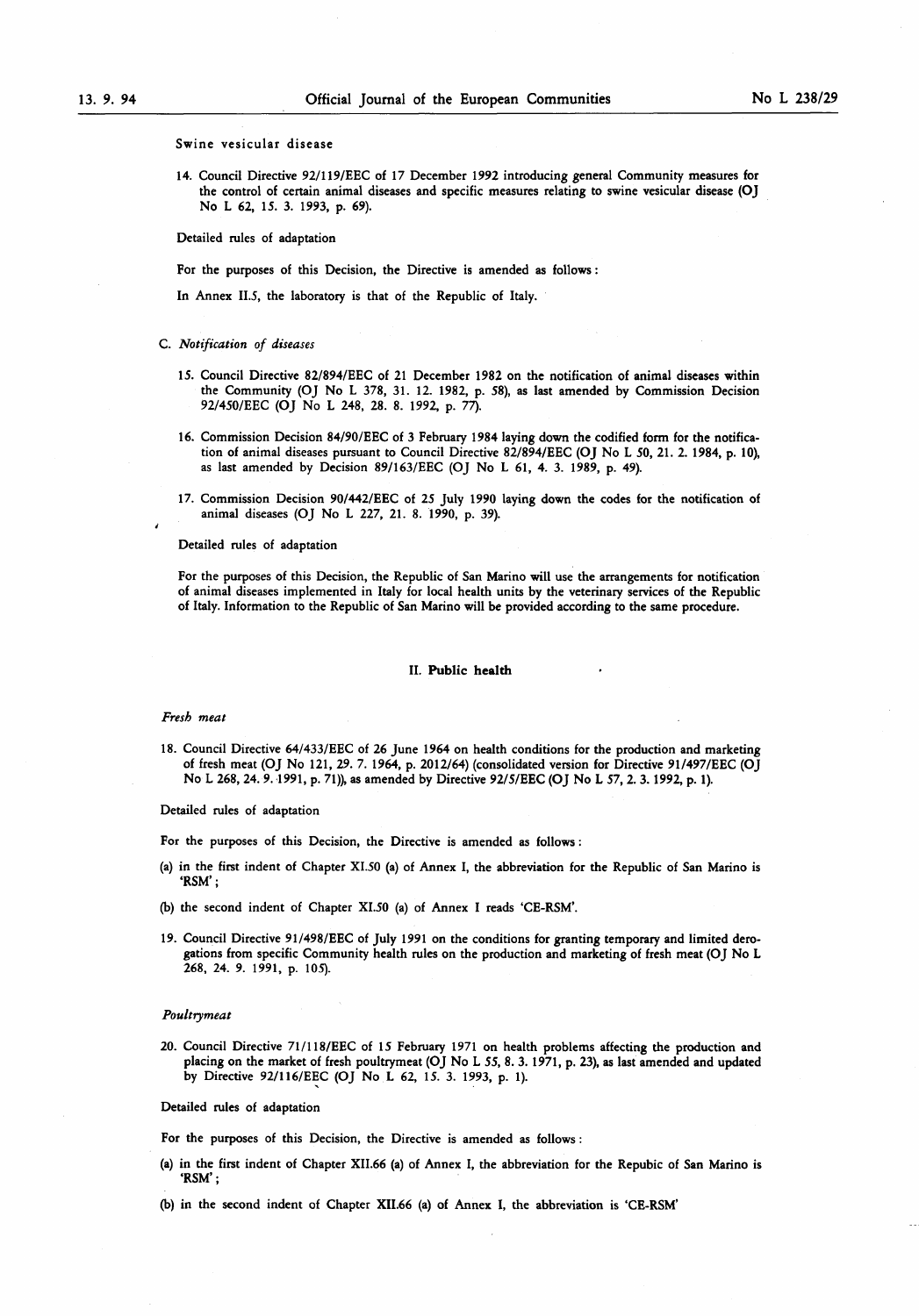#### Meat products

21 . Council Directive 77/99/EEC of 21 December 1976 on health problems affecting the production and marketing of meat products and certain other products of animal origin (OJ No L 26, 31. 1. 1977, p. 85), as last amended by Directive 92/118/EEC (OJ No L 62, 15. 3. 1993, p. 49).

# Detailed rules of adaptation

For the purposes of this Decision, the Directive is amended as follows :

- (a) in the first indent of Chapter VI.4 (a) (i) of Annex A, the abbreviation for the Republic of San Marino is 'RSM' ;
- (b) in the second indent of Chapter VI.4 (a) (i) and the second indent of Chapter VI.4 (a) (ii) of Annex A, the abbreviation is 'CE-RSM'.
- 22. Council Directive 92/120/EEC of 17 December 1992 on the conditions for granting temporary and limited derogations from specific Community health rules on production and marketing of certain products of animal origin (OJ No L 62, 15. 3. 1993, p. 86).

# Meat in pieces

23. Council Directive 88/657/EEC of 14 December 1988 laying down the requirements for the production of, and trade in, minced meat, meat in pieces of less than 100 grams and meat preparations and amending Directives 64/433/EEC, 71/118/EEC and 72/462/EEC (OJ No L 382, 31. 12. 1988, p. 3), as last amended by Directive 92/110/EEC (OJ No <sup>L</sup> 394, <sup>31</sup> . 12. 1992, p. 26).

# Egg products

24. Council Directive 89/437/EEC of 20 June 1989 on hygiene and health problems affecting the production and the placing on the market of egg products (OJ No L 212, 22. 7. 1989, p. 87), as last amended by Directive 91/684/EEC (OJ No L 376, 31. 12. 1991, p. 38).

#### Detailed rules of adaptation

For the purposes of this Decision, the Directive is amended as follows :

- (a) in the first indent of Chapter XI. <sup>1</sup> (i) of the Annex, the abbreviation for the Republic of San Marino is 'RSM' ;
- (b) in the second indent of Chapter XI.1 (i) of the Annex, the abbreviation is 'CE-RSM'.

#### **Hormones**

- 25. Council Directive 81/602/EEC of 31 July 1981 concerning the prohibition of certain substances having a hormonal action and of any substances having a thyrostatic action (OJ No L 222, 7. 8 . 1981 , p. 32).
- 26. Council Directive 85/358/EEC of 16 July 1985 supplementing Directive <sup>81</sup> /602/EEC concerning the prohibition of certain substances having a hormonal action and of any substances having a thyrostatic action (OJ No L 191, 23. 7. 1985, p. 46), as last amended by Directive 88/146/EEC (OJ No L 70, 16. 3. 1988, p. 16).
- 27. Council Directive 88/146/EEC of 7 March 1988 prohibiting the use in livestock farming of certain substances having a hormonal action (OJ No L 70, 16. 3. 1988, p. 16).

#### Residues

- 28. Council Directive 86/469/EEC of 16 September 1986 concerning the examination of animals and fresh meat for the presence of residues (OJ No L 275, 26. 9. 1986, p. 36).
- 29. Council Decision 90/21 8/EEC of 25 April 1990 concerning the administration of bovine somatotropin (BST) (OJ No L 116, 8. 5. 1990, p. 27), as last amended by Decision 92/98/EEC (OJ No L 333, 31 . 12. 1993, p. 72).

# III. Mixed texts

# Milk

30. Council Directive 92/46/EEC of 16 June 1992 laying down the health rules for the production and placing on the market of raw milk, heat-treated milk and milk-based products (OJ No L 268, 14. 9. 1992, p. 1), as amended by Directive 92/118/EEC (OJ No L 62, 15. 3. 1993, p. 49).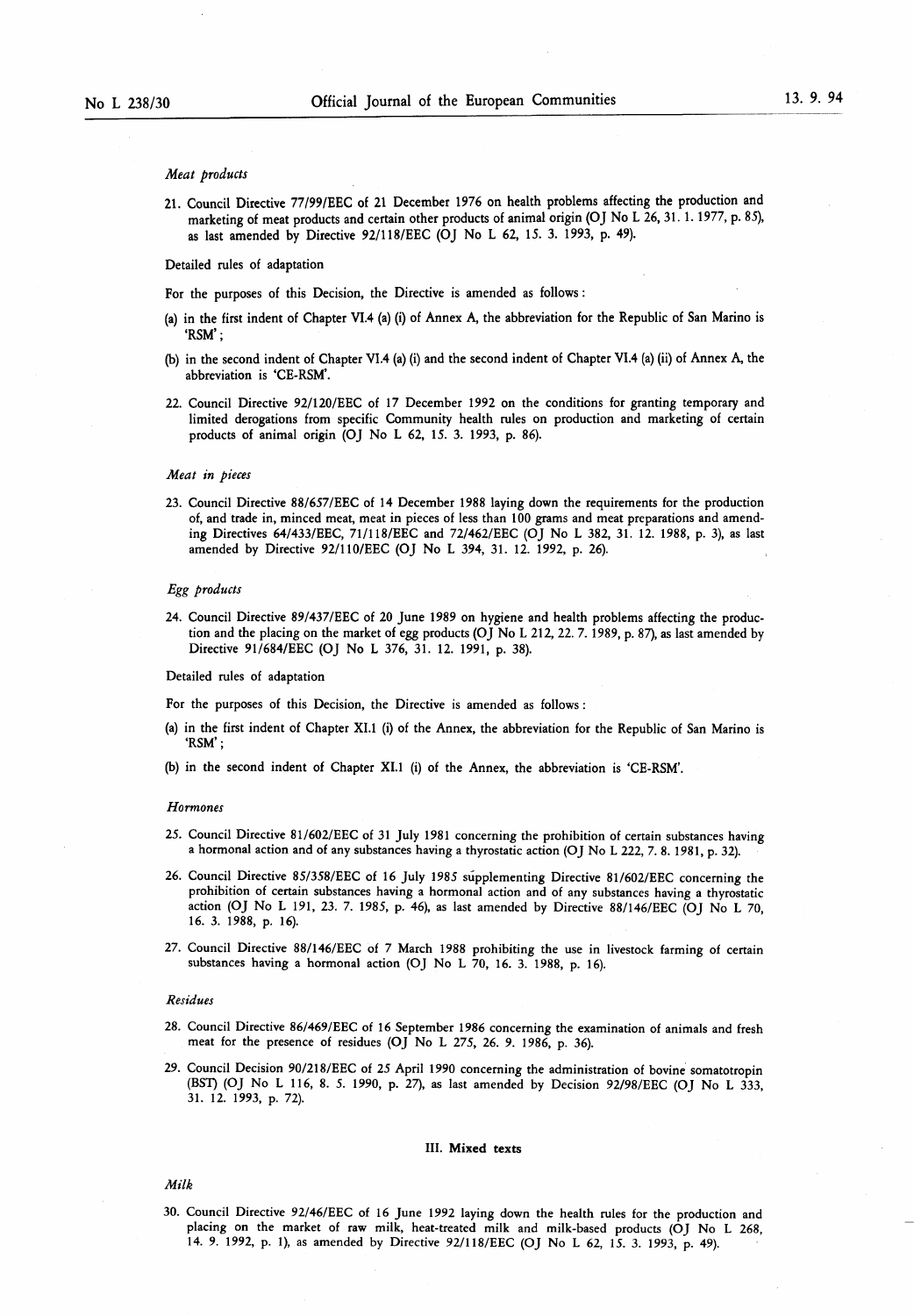Detailed rules of adaptation

For the purposes of this Decision, the Directive is amended a follows :

- (a) in the first indent of Chapter IVA.3 (a) (i) of Annex C, the abbreviation for the Republic of San Marino is 'RSM' ;
- (b) in the second indent of Chapter IVA.3 (i) and the third indent of (ii) of Annex C, the abbreviation is 'CE-RSM'.
- <sup>31</sup> . Council Directive 92/47/EEC of <sup>16</sup> June 1992 on the conditions for granting temporary and limited derogations from specific Community health rules on the production and placing on the market of milk and milk-based products (OJ No 268, 14. 9. 1992, p. 33).

#### Animal waste and pathogens

32. Council Directive 90/667/EEC of 27 November 1990 laying down the veterinary rules for the disposal and processing of animal waste, for its placing on the market and for the prevention of pathogens in feedingstuffs of animal or fish origin and amending Directive 90/425/EEC (OJ No L 363, 27. 12. 1990, p. 51), as amended by Directive 92/118/EEC (OJ No L 62, 15. 3. 1993, p. 49).

# Medicated feedingstuffs

33. Council Directive 90/167/EEC of 26 March 1990 laying down the conditions governing the preparation, placing on the market and use of medicated feedingstuffs in the Community (OJ No L 92, 7. 4. 1990, p. 42).

# Farmed-game meat and rabbit meat

34. Council Directive <sup>91</sup> /495/EEC of 27 November 1990 concerning public health and animal health problems affecting the production and placing on the market of rabbit meat and farmed-game meat (OJ No L 268, 24. 9. 1991 , p. 41 ), as last amended by Directive 92/ 116/EEC (OJ No L 62, 5. 3. 1992, p. <sup>1</sup> ).

#### Detailed rules of adaptation

For the purposes of this Decision, the Directive is amended as follows :

(a) in the first indent of Chapter III.ll.l (a) of Annex I, the abbreviation for the Republic of San Marino is 'RSM' ;

(b) in the third indent of Chapter III.ll.l (a) of Annex I, the abbreviation is 'CE-RSM'.

#### Wild-game meat

35. Council Directive 92/45/EEC of <sup>16</sup> June 1992 on public health and animal health problems relating to the killing of wild game and the placing on the market of wild-game meat (OJ No L 268, 14. 9. 1992, p. 35), as amended by Directive 92/116/EEC (OJ No L 62, 15. 3. 1993, p. 1).

Detailed rules of adaptation

For the purposes of this Decision, the Directive is amended as follows :

- (a) in the first indent of Chapter VII.2 (a) (i) of Annex I, the abbreviation for the Republic of San Marino is 'RSM' ;
- (b) in the third indent of Chapter VII.2 (a) (i) of Annex I, the abbreviation is 'CE-RSM'.

# Other products ('catch-all' products)

36. Council Directive 92/118/EEC of 17 December 1992 laying down animal health and public health requirements governing trade in and imports into the Community of products not subject to the said requirements laid down in specific Community rules referred to in Annex A (I) to Directive 89/662/EEC and, as regards pathogens, to Directive 90/425/EEC (OJ No <sup>L</sup> 62, 15. 3. 1993, p. 49).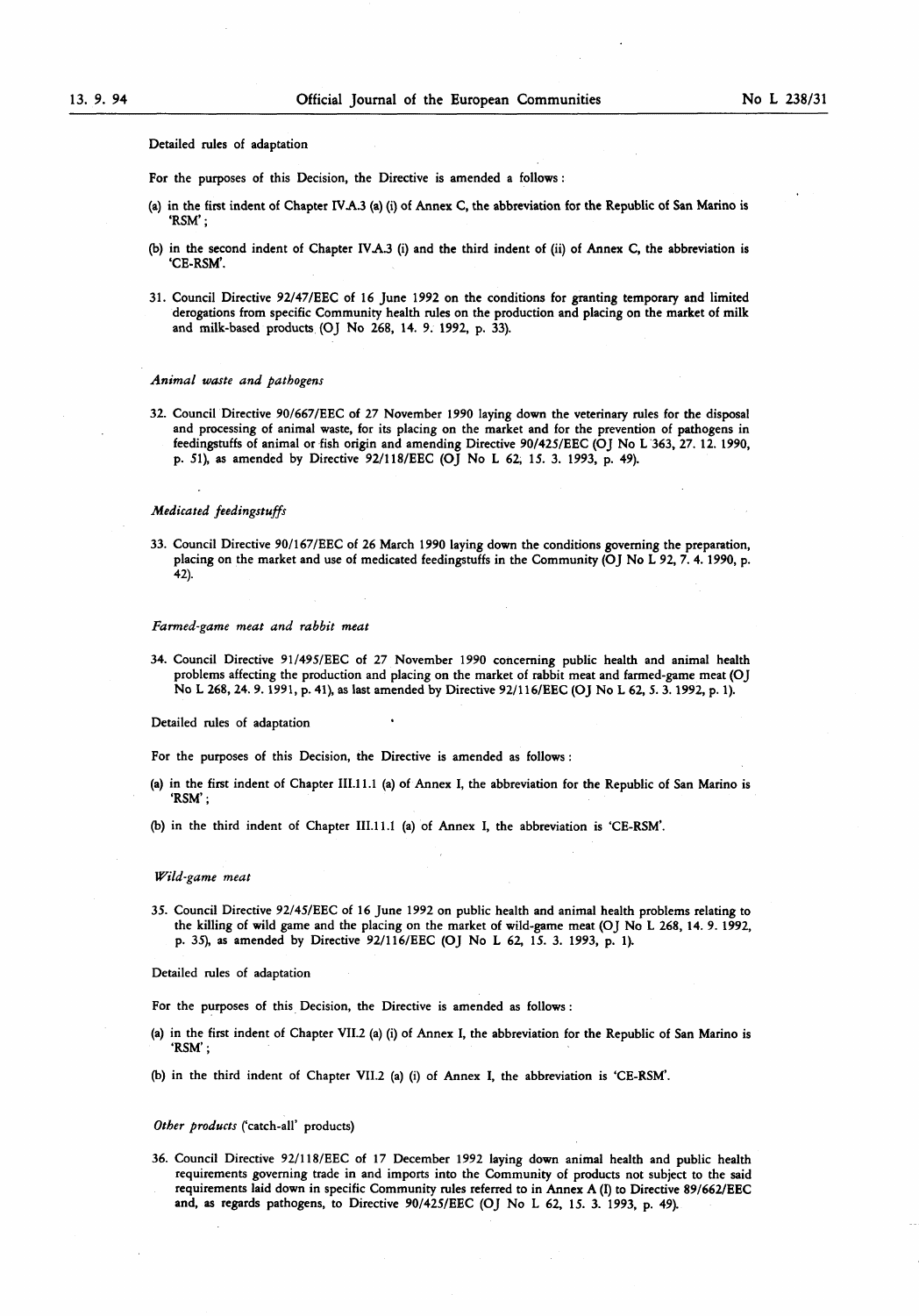# Zoonoses

37. Council Directive 92/117/EEC of 17 December 1992 concerning measures for protection against specified zoonoses and specified zoonotic agents in animals and products of animal origin in order to prevent outbreaks of food-borne infections and intoxications (OJ No L 62, 15. 3. 1993, p. 38).

# Mutual assistance

38 . Council Directive 89/608/EEC of <sup>21</sup> November 1989 on mutual assistance between the administrative authorities of the Member States and cooperation between the latter and the Commission to ensure the correct application of legislation on veterinary and zootechnical matters (OJ No L 351, 2. 12. 1989, p. 34).

# IV. Zootechnics

# Bovine animals

39. Council Directive 77/504/EEC of 25 July 1977 on pure-bred breeding animals of the bovine species (OJ No L 206, 12. 8. 1977, p. 8), as last amended by Directive 91/174/EEC (OJ No L 85, 5. 4. 1991, p. 37).

# Swine

40. Council Directive 88/661 /EEC of 19 December 1988 on the zootechnical standards applicable to breeding animals of the porcine species (OJ No L 382, 31 . 12. 1988, p. 36).

# Sheep and goats

<sup>41</sup> . Council Directive 89/361 /EEC of 30 May 1989 concerning pure-bred breeding sheep and goats (OJ No L 153, 6. 6. 1989, p. 30).

#### Equidae

- 42. Council Directive 90/427/EEC of 26 June 1990 on the zootechnical and genealogical conditions governing untra-Community trade in equidae (OJ No L 224, 18. 8. 1990, p. 55).
- 43. Council Directive 90/428/EEC of 26 June 1990 on trade in equidae intended for competitions and laying down the conditions for participation therein (OJ No L 224, 18 . <sup>8</sup> . 1990, p. 60).

#### Purebred animals

44. Council Directive 91/174/EEC of 25 March 1991 laying down zootechnical and pedigree requirements for the marketing of purebred animals and amending Directives 77/504/EEC and 90/425/EEC (OJ No <sup>L</sup> 85, 5. 4. 1991, p. 37).

# V. Intra-Community veterinary checks

#### Live animals

45. Council Directive 90/425/EEC of 26 June 1990 concerning veterinary and zootechnical checks applicable in intra-Community trade in certain live animals and products with a view to the completion of the internal market (OJ No <sup>L</sup> 224, <sup>18</sup> . <sup>8</sup> . 1990, p. 29), as last amended by Directive 92/118/EEC (OJ No L 62, 15. 3. 1993, p. 49).

# Products of animal origin

46. Council Directive 89/662/EEC of <sup>11</sup> December 1989 concerning veterinary checks in intra-Community trade with a view to the completion of the internal market (OJ No L 395, 30. 12. 1989, p. 13), as last amended by Directive 92/118/EEC (OJ No L 62, 15. 3. 1993, p. 49).

#### VI. Animal protection

# Transport

47. Council Directive 91/628/EEC of 19 November 1991 on the protection of animals during transport and amending Directives 90/425/EEC and 91/496/EEC (OJ No L 340, 11. 12. 1991, p. 17), as amended by Decision 92/438/EEC (OJ No L 243, 25. 8. 1992, p. 27).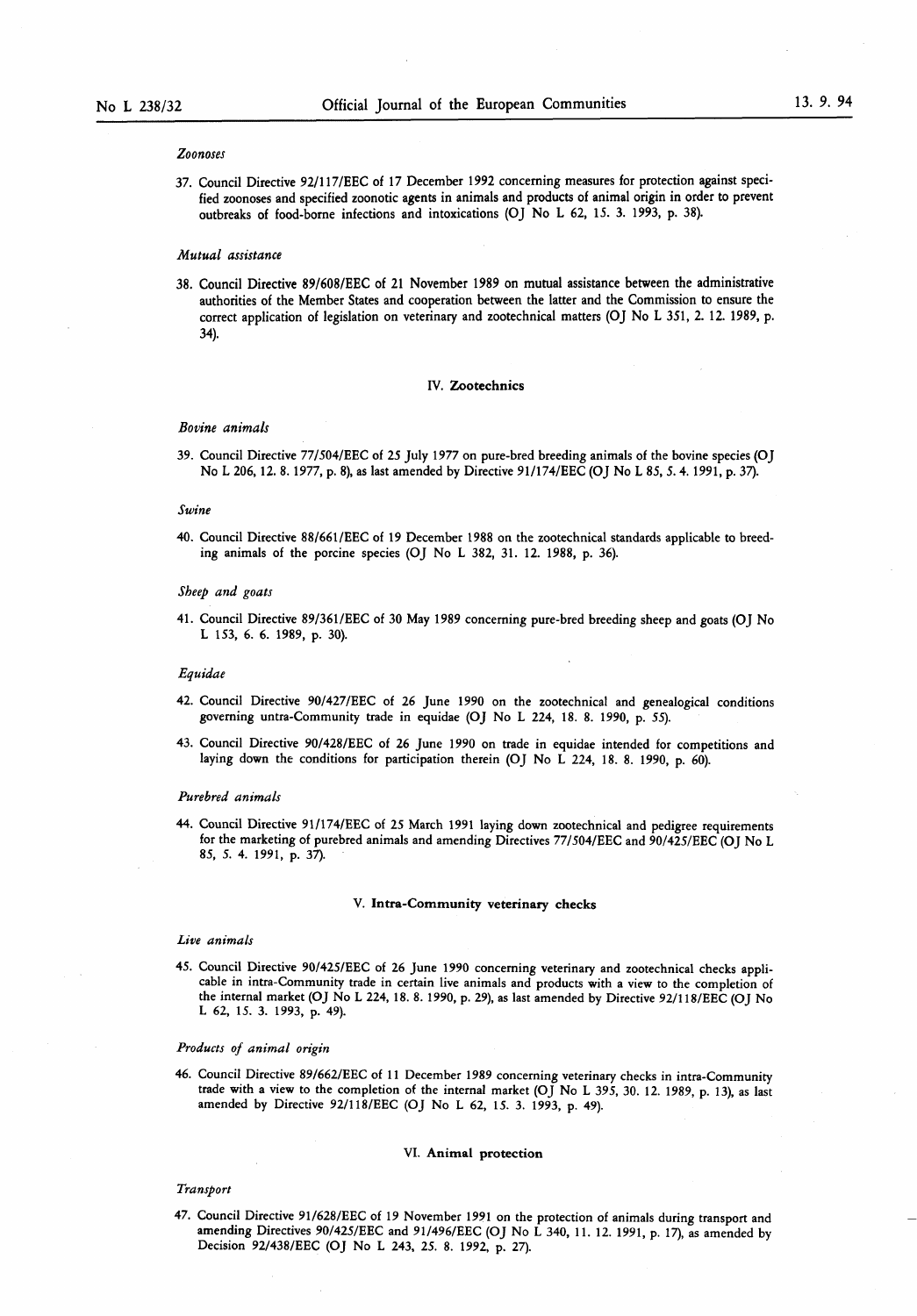# Slaughter

48. Council Directive 74/577/EEC of 18 November 1974 on stunning of animals before slaughter (OJ No L 316, 26. 11. 1974, p. 10).

# Livestock farming

- 49. Council Directive 88/166/EEC of 7 March 1988 complying with the judgment of the Court of Justice in Case <sup>131</sup> /86 (annulment of Council Directive 86/113/EEC of 25 March 1986 laying down minimum standards for the protection of laying hens kept in battery cages (OJ No L 74, 19. 3. 1988, p. 83).
- 50. Council Directive 91/629/EEC of 19 November 1991 laying down minimum standards for the protection of calves (OJ No L 340, 11. 12. 1991, p. 28).
- 51. Council Directive 91/630/EEC of 19 November 1991 laying down minimum standards for the protection of pigs (OJ No L 340, 11. 12. 1991, p. 33).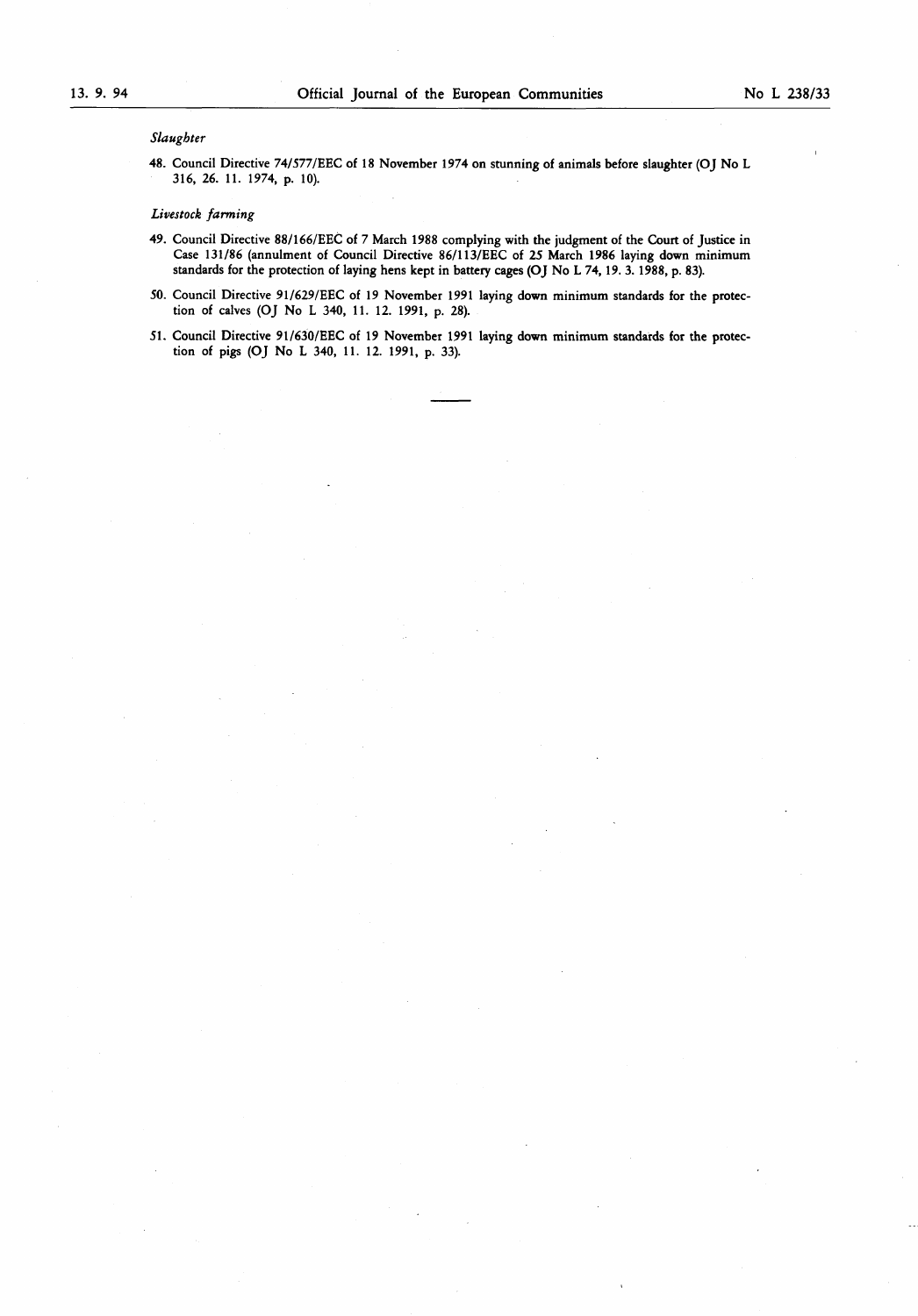# ANNEX II

# LIST OF VETERINARY ACTS WHOSE PROVISIONS ON IMPORTS FROM THIRD COUNTRIES MUST, WHERE RELEVANT, BE COMPLIED WITH BY THE REPUBLIC OF SAN MARINO

# I. Animal health

# Poultry and hatching eggs

<sup>1</sup> . Council Directive 90/539/EEC of 15 October 1990 on animal health conditions governing intra-Community trade in and imports from third countries of poultry and hatching eggs (OJ No L 303, <sup>31</sup> . 10. 1990, p. 6), as last amended by Directive 93/120/EC (OJ No L 340, 31.12. 1993, p. 35).

#### Aquaculture

2. Council Directive 91/67/EEC of 28 January 1991 concerning the animal health conditions governing the placing on the market of aquaculture animals and products (OJ No L 46, 19. 2. 1991, p. 1), as last amended by Directive 93/54/EEC (OJ No <sup>L</sup> 175, <sup>19</sup> . 7. 1993, p. 34).

# Embryos of bovine animals

3 . Council Directive 89/556/EEC of 25 September 1989 on animal health conditions governing intra-Community trade in and importation from third countries of embryos of domestic animals of the bovine species (OJ No L 302, 19. 10. 1989, p. <sup>1</sup> ), as last amended by Commission Decision 94/113/EEC (OJ No L 53, 24. 2. 1994, p. 23).

# Semen and bovine animals

4. Council Directive 88/407/EEC of <sup>14</sup> June 1988 laying down the animal health requirements applicable to intra-Community trade in and imports of semen of domestic animals of the bovine species (OJ No L 194, 22. 7. 1988, p. 10), as last amended by Directive 93/60/EEC (OJ No <sup>L</sup> 186, 28. 7. 1993, p. 28).

# Semen of porcine animals

5. Council Directive 90/429/EEC of 26 June 1990 laying down animal health requirements applicable to intra-Community trade in and imports of semen of domestic animals of the porcine species (OJ No L 224, 18 . <sup>8</sup> . 1990, p. 62), as last amended by Directive 93/60/EEC (OJ No L 186, 28. 7. 1993, p. 28).

#### II. Public health

#### Fishery products

- 6. Council Directive 91 /493/EEC of 22 July 1991 laying down health conditions for the production and the placing on the market of fishery products (OJ No L 268, 24. 9. 1991, p. 15).
- 7. Council Directive 92/48/EEC of 16 June 1992 laying down the minimum hygiene rules applicable to fishery products caught on board vessels in accordance with Article 3 (1) (a) (i) of Directive 91/493/EEC (OJ No L 187, 7. 7. 1992, p. 41 ).

# Molluscs

<sup>8</sup> . Council Directive <sup>91</sup> /492/EEC of 15 July 1991 laying down the health conditions for the production and the placing on the market of live bivalve molluscs (OJ No L 268, 24. 9. 1991, p. 1).

### Marine biotoxins

9. Council Decision 93/383/EEC of 14 June 1993 on reference laboratories for the monitoring of marine biotoxins (OJ No L 166, 8. 7. 1993, p. 31).

# III. Specific provisions concerning imports of live animals and products

# Veterinary checks

<sup>10</sup> . Council Directive <sup>91</sup> /496/EEC of 15 July 1991 laying down the principles governing the organization of veterinary checks on animals entering the Community from third countries and amending Directives 89/662/EEC, 90/425/EEC and 90/675/EEC (OJ No L 268, 24. 9. 1991 , p. 56), as last amended by Decision 92/438/EEC (OJ No L 243, 13. 7. 1992, p. 27).